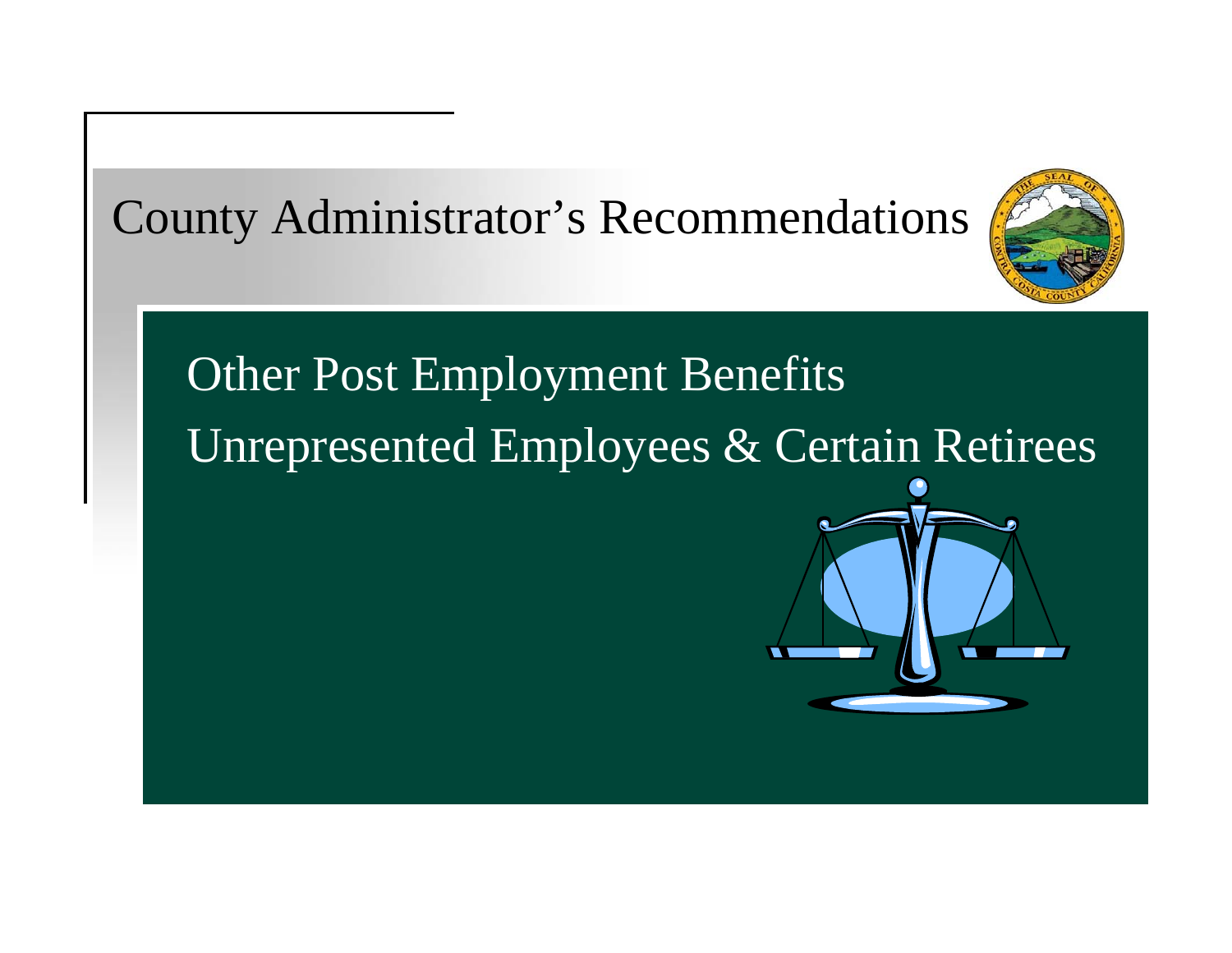### Table of Contents

- I. Where We Are & Why We Got Here
- II. History
- III. Recommendations
- IV. Goals
- V. Next Steps

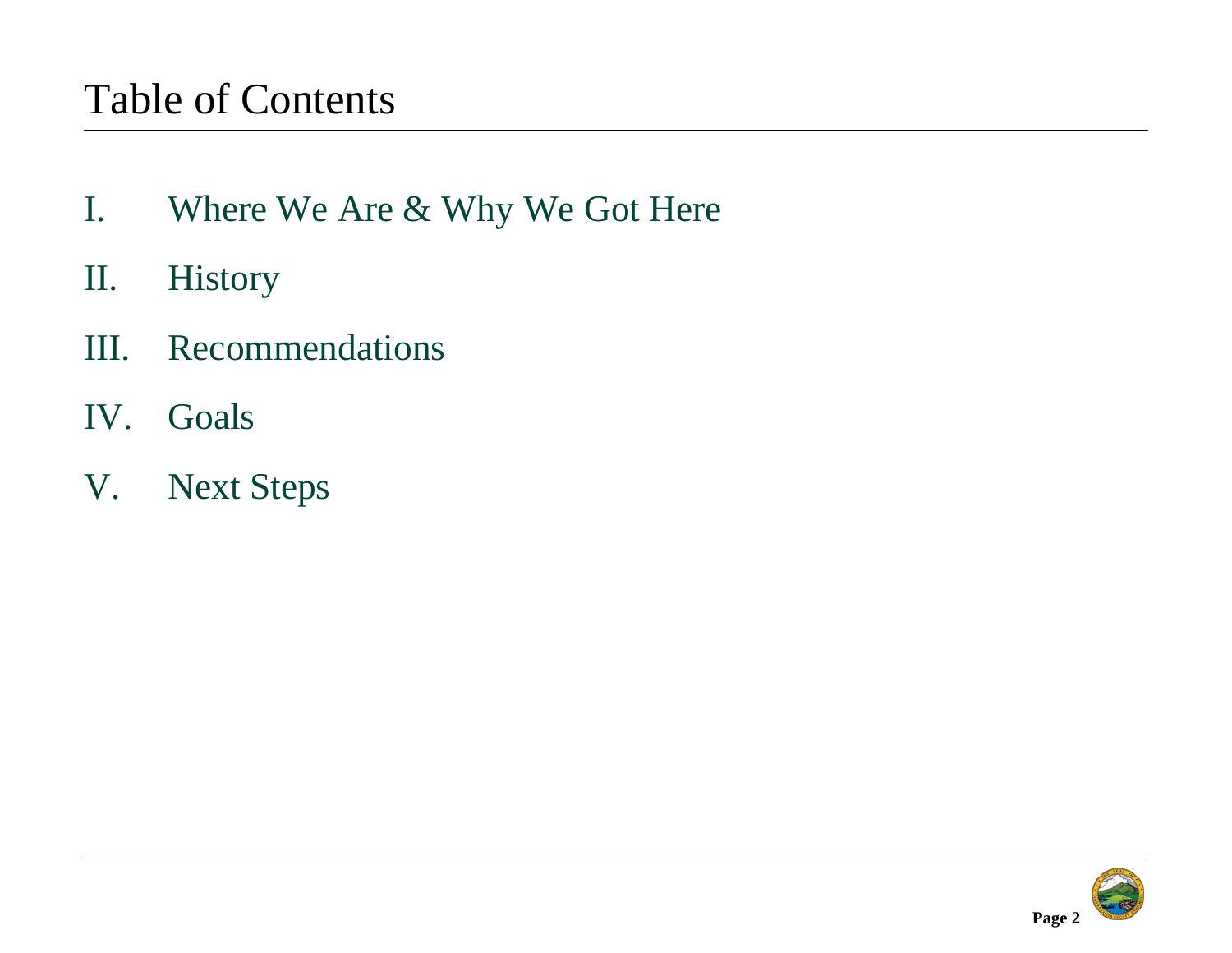# How did OPEB Become such an issue?

- Concern over OPEB was triggered by the collapse of several major private sector retirement pension and health plans
- Governmental Accounting Standards Board (GASB), which governs the County's accounting reporting, requires the County to report its long-term liabilities such as retiree medical costs
- GASB intended that shining the light on these long term liabilities would force the public sector to address, and hopefully avoid, the collapses in benefit plans that occurred in the private sector



**Page 3**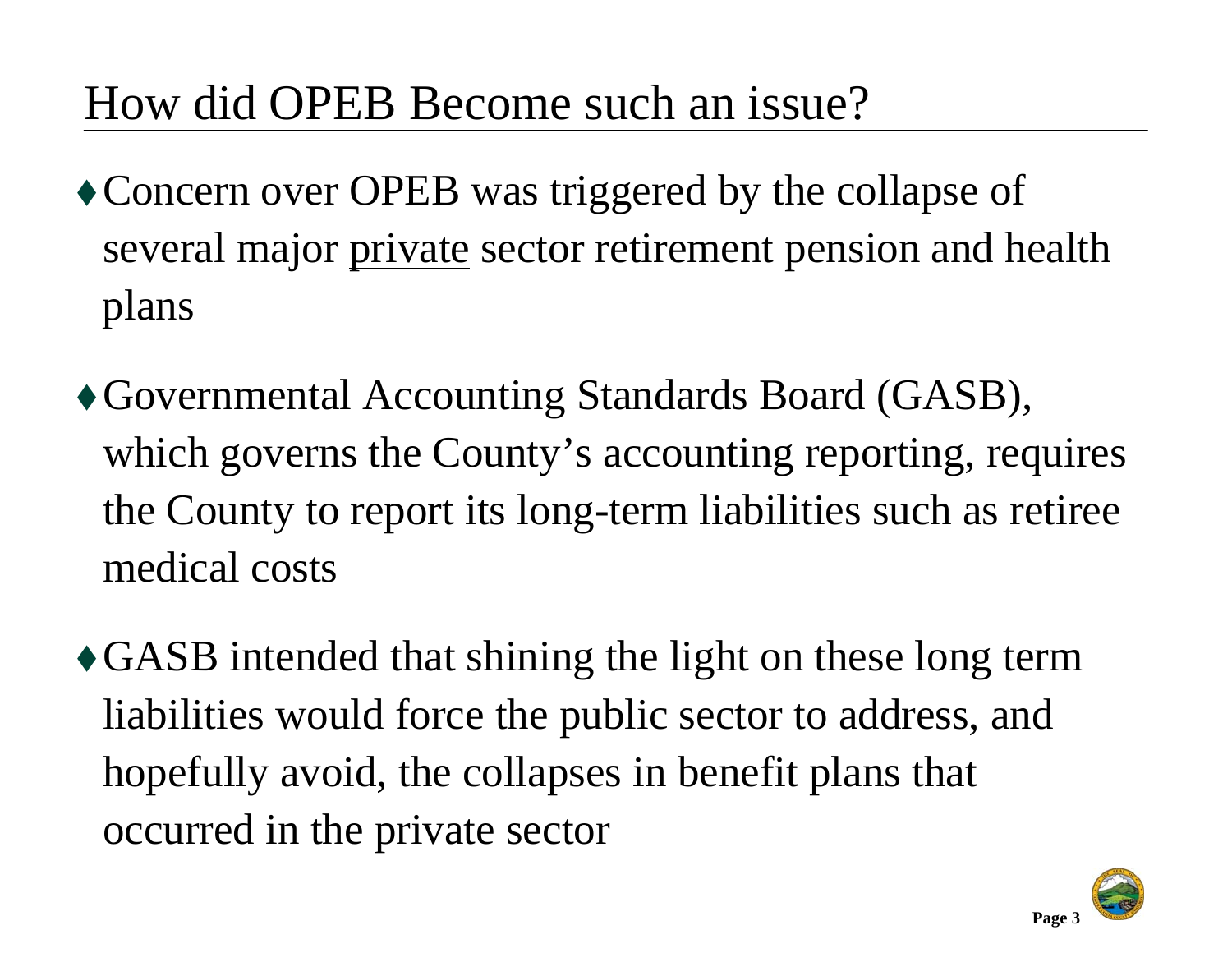# OPEB within the Context of Contra Costa County

- As of 1-1-06 we have 8,438 active employees, 4,856 retirees and 360 surviving spouses, and their dependents who are eligible for OPEB benefits
- The liability/cost for our entire pool of existing employees and retirees over the course of our lifetimes, is approximately \$2.57 billion
- We are currently only budgeting for the annual health care premium for current retirees called PAYGO (\$36 million in 07-08), and putting aside zero for our current employees
- We spent \$113 million for our active and retiree health program in FY 06/07 and have budgeted \$130 million for FY 07/08
	- Health programs are now 12% of total salary & benefit costs
	- Retirement is 20% of total salary & benefit costs
	- Permanent Salaries are only 52% of total salary & benefit costs



**Page 4**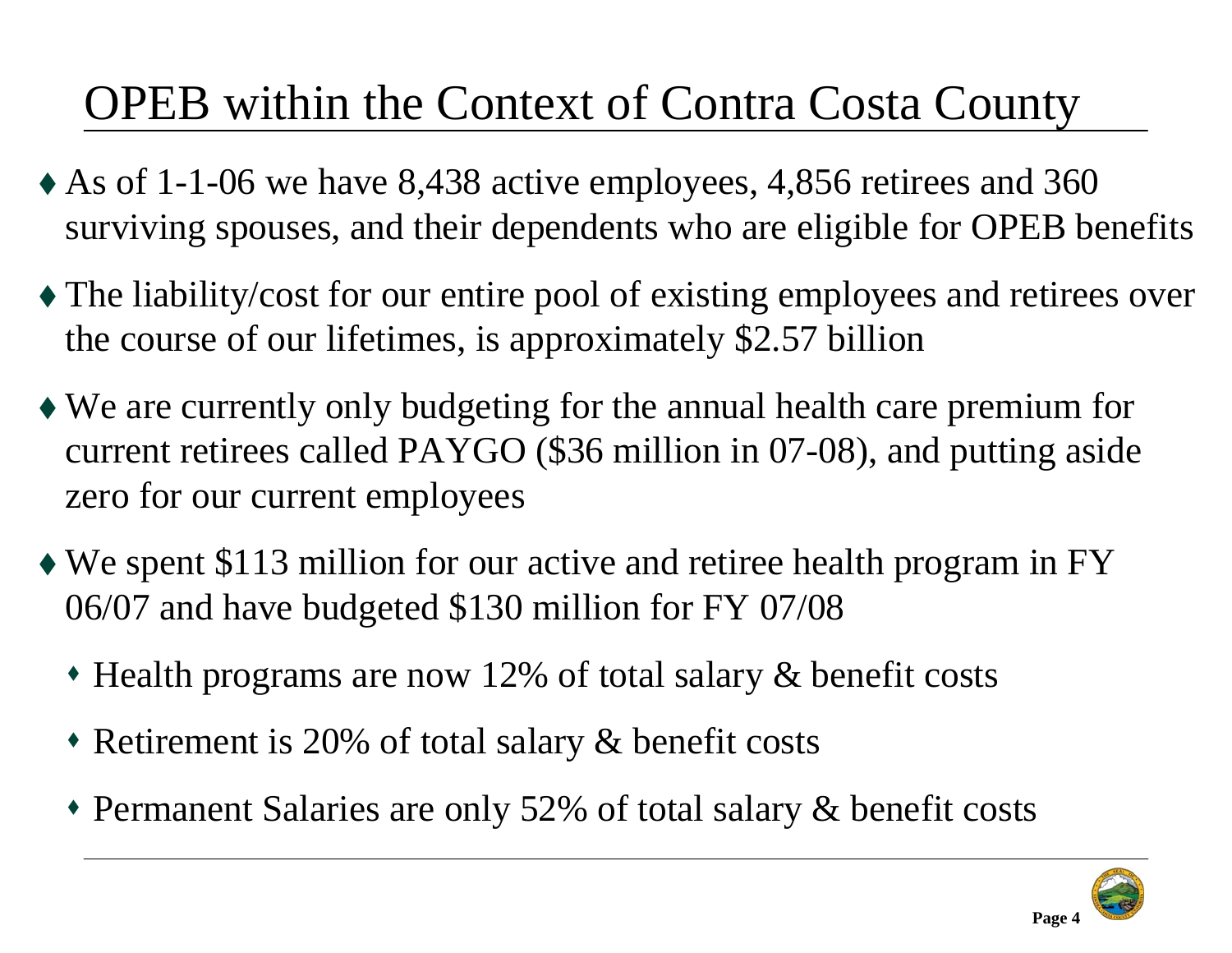# What's our health care cost challenge?

- Actuarial studies tell us that in addition to the 8,438 active employees we will have over 12,773 retirees consuming retiree health care services during the next 30 years; retirees will live longer; and, health care costs will continue to increase
- Even with a fixed active population, as more people retire our annual total health care premium costs will increase
	- \$130 million and 10.7% of our budget now (\$36 million/2.9% retirees)
	- \$374 million and 22.8% in 10 years (\$106 million/6.5% retirees)
	- ♦ \$684 million and 31.0% in 20 years (\$237 million/10.7% retirees)
	- \$1,191million and 40.2% in 30 years (\$462 million/15.6% retirees)
	- and continue to increase until approximately 2085
- The ever growing health care expense demand on the general fund, will eventually consume our ability to provide public services

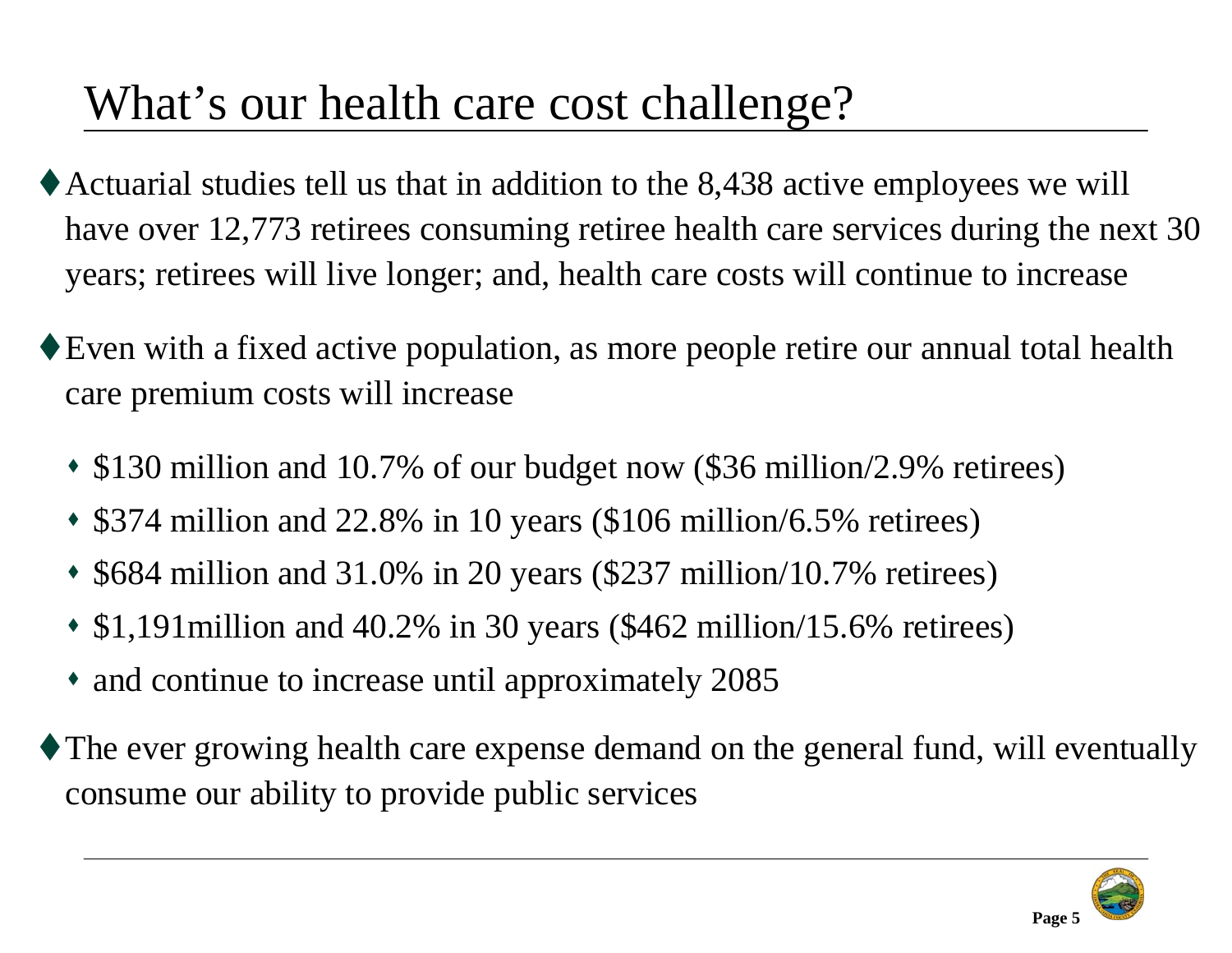### **History**

#### ♦ Specific Goals and Objectives  $\boxtimes$

The Board of Supervisors has set four specific goals: 1) to fully comply with GASB Statement 45; 2) to adopt and follow an OPEB financing plan, which balances our requirement to provide public services with our desire to provide competitive health care benefits for our employees both now and when they retire; 3) to minimize collateral detrimental impact to the provision of indigent health care in our County; and 4) pursue and support Federal and State legislation.

#### ♦ Economic Census Assumptions and Rationales  $\boxtimes$

Prior to ordering the first formal OPEB liability valuation, the OPEB task force met with actuaries from Buck Consultants and developed economic census assumptions and rationales for the actuarial valuation.

#### ♦ Funding Strategy  $\boxtimes$

While the County has paid for health care costs on a Pay-As-You-Go ("Pay-Go") basis for over forty years, the Board has publicly acknowledged the need to begin to partially pre-fund the benefit. Due to the size of the liability it is almost impossible for the County to fully pre-fund the liability; rather partial pre-funding will be phased in over thirty years. It is the Board's intent to fully pre-fund OPEB benefits over time.

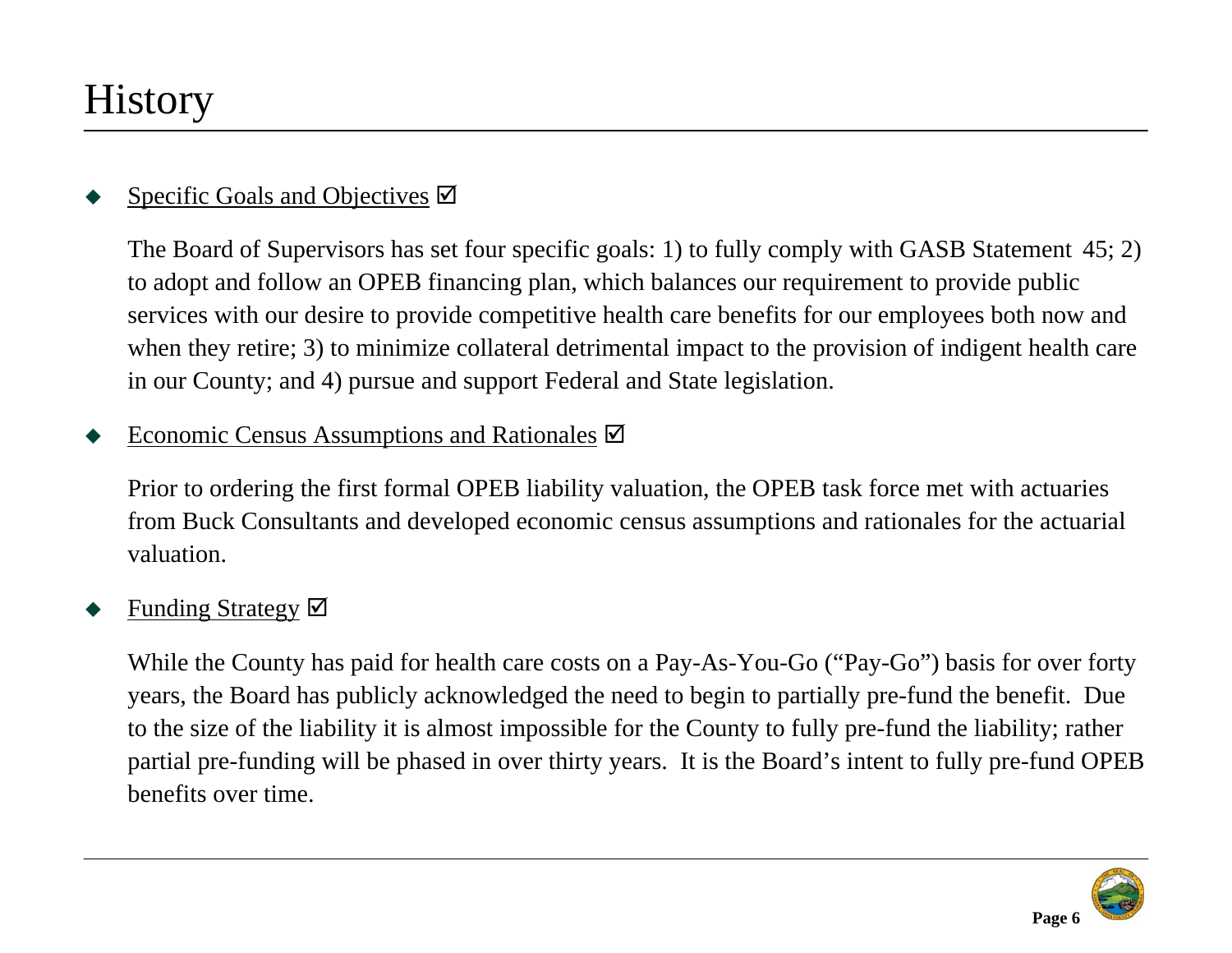# History (continued)

### ♦ Funding Levels  $\boxtimes$

The Board established an initial pre-funding target for the County of 100% of its retirees, which currently translates to 40% of the total OPEB liability. This means that during the next 30 years, we will need to incorporate updated demographics and cost information into our financing plan in order to fully fund our OPEB benefits. In establishing this target level, a variety of things were considered: 1) specific funding guidelines for financial long-term obligations; 2) the Government-wide balance sheet impact of various funding levels; 3) the liability impact of various funding levels; 4) the volatility of the assumptions/risk of funding; and 5) the ability to fund/affordability (for more information see the June 26, 2007 report to the Board).

### ♦ Pre-funding resources  $\boxtimes$

As an initial step towards funding the County's OPEB liability, the Board of Supervisors adopted the allocation of resources (and the future investment income earned) totaling \$588 million (plus interest) reserved by the end of fiscal year 2022/23, and \$100 million added annually thereafter.

#### ♦ Employee Communication Forums and Information Sessions  $\boxtimes$

The County Administrator scheduled OPEB informational sessions throughout the County for our employees. The purpose of the presentations was to provide information regarding OPEB, to answer employees questions, and to seek employees input and suggestions on solutions.

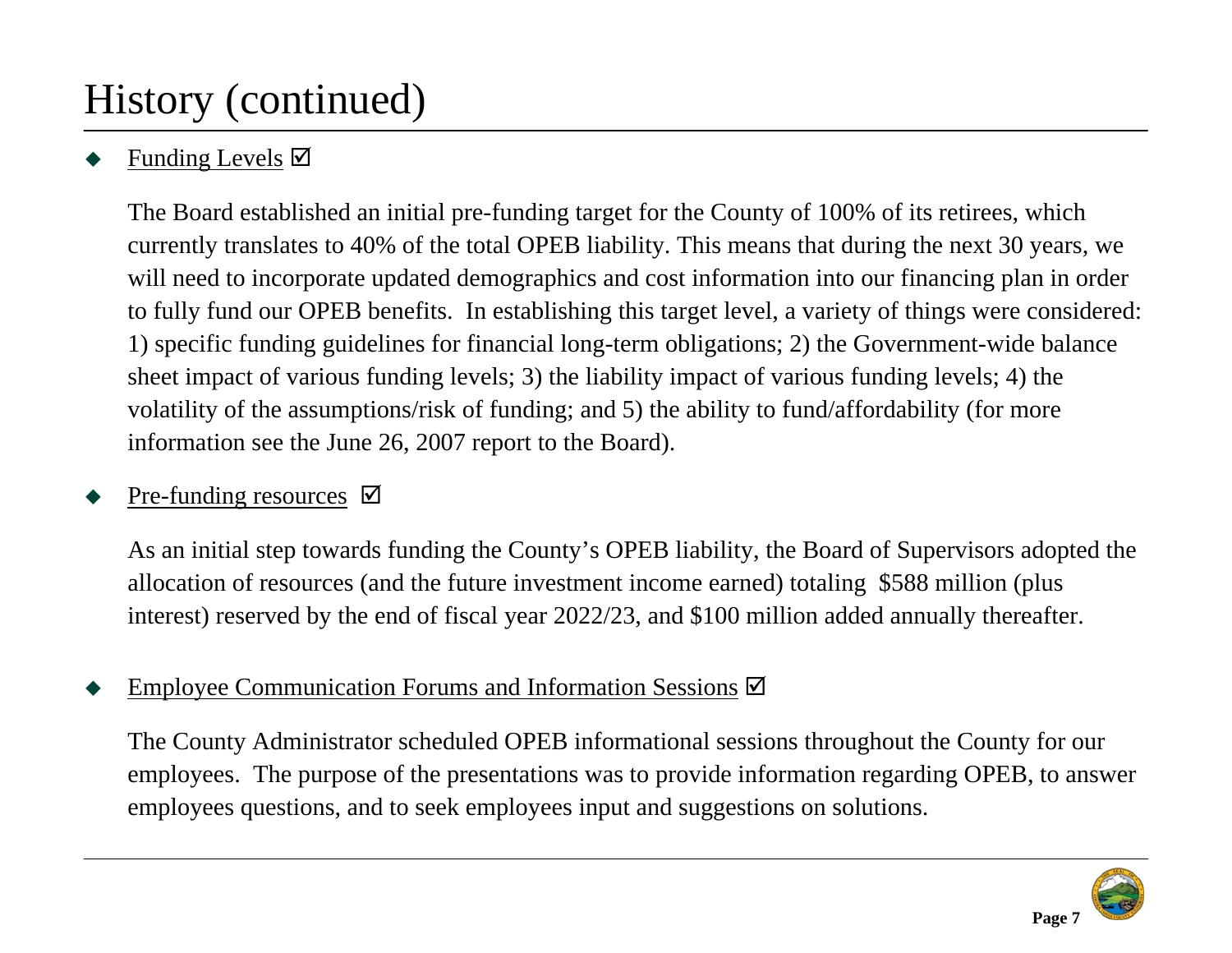# History (continued)

### ♦ Establishment of a Trust Fund  $\boxtimes$

The Board approved an irrevocable trust (Internal Revenue Code Section 115) for OPEB funding for Contra Costa County (1/15/08). The purpose of establishing the Trust is to comply with GASB to establish a mechanism for 1) saving OPEB funds, 2) earning interest, and 3) discounting our liability.

### ♦ Selection of a Benefit Design Consultant  $\boxtimes$

County selected and contracted with a Benefit Design consultant – Buck Consultants to help in identifying cost control options.

#### ♦ On-going/Future Milestones

- $\blacklozenge$ Board adopts FY 2008/09 budget including OPEB cost reduction strategy.
- $\bullet$  County continues to work with consultants to analyze County demographics, our and other jurisdictions' health benefit programs, cost containment strategies, and alternative plan structures.
- $\blacklozenge$ Buck Consultants to provide County with updated OPEB liability in 2008.
- $\blacklozenge$  Board adopts FY 2008/09 budget including a minimum of \$10 million directed to OPEB prefunding resources; monies will be redirected from Workers Compensation.
- $\blacklozenge$  Task Force will evaluate and offer recommendations on the use of OPEB bonds as part of any OPEB cost redirection plan.
- $\blacklozenge$  Appoint stakeholder task force to recommend cost containment strategies and recommendations for health care design/programs within specific parameters.

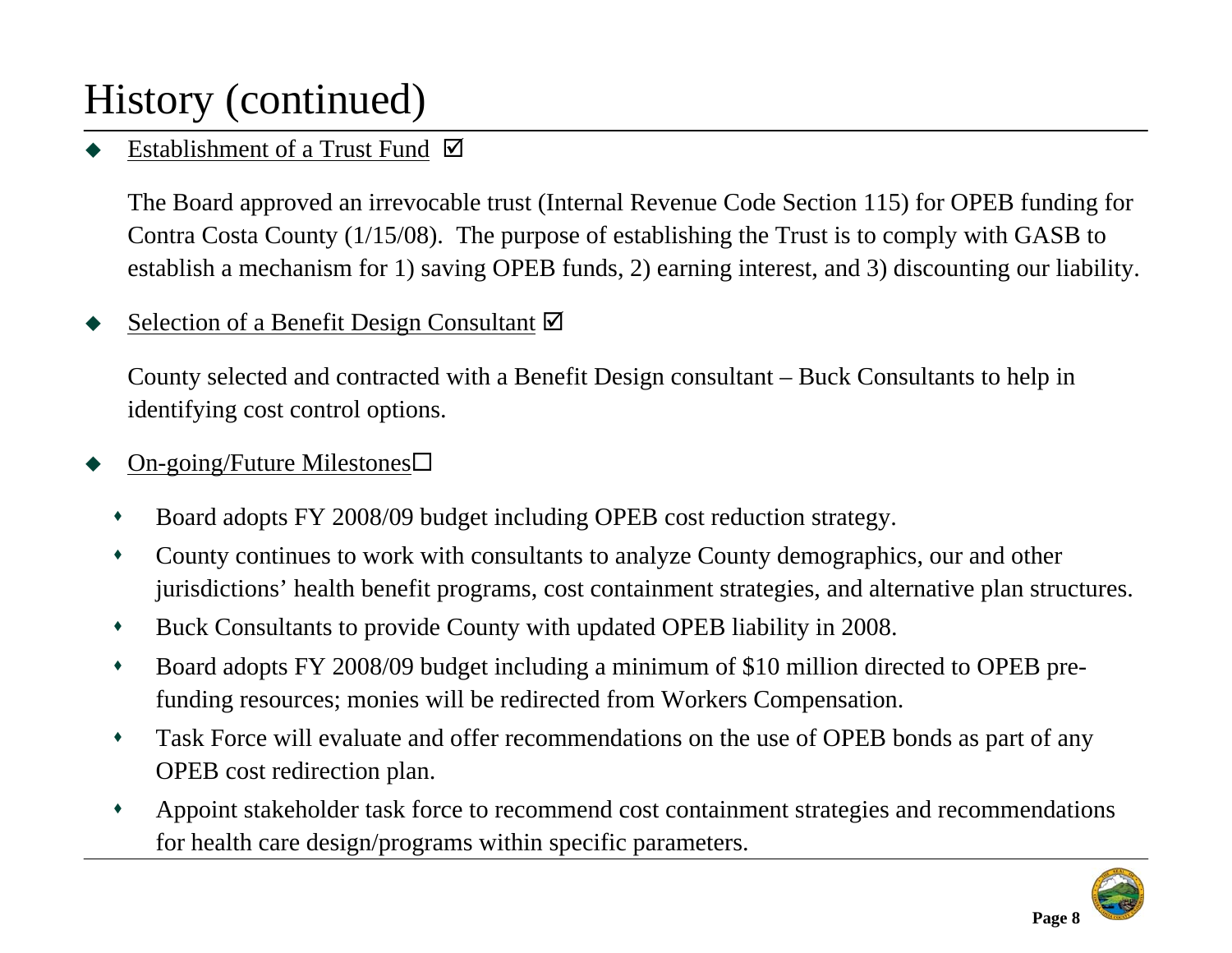- The County's health care expenditure and OPEB liability is determined by the cost of health care for active employees (current & future), and for retirees (current & future)
- The cost of the County's health care and the size of the County's OPEB liability are due to two factors
	- The *number of individuals* receiving health care, and
	- The *cost* of health care premiums
- The only way to reduce the County's health care costs and OPEB liability is to affect one or both of these factors



**Page 9**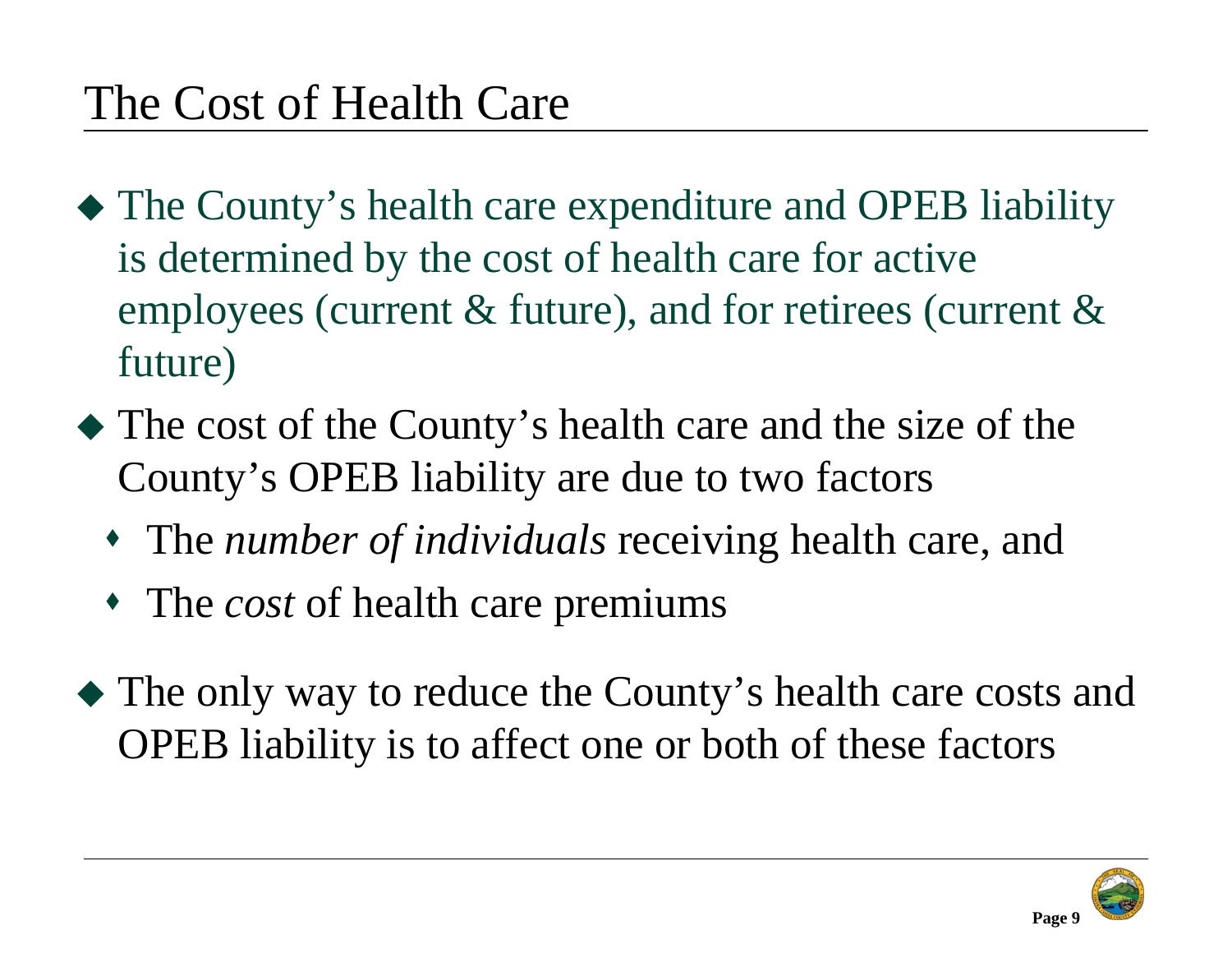# Board of Supervisors Commitment

- Most significantly:
	- ♦ 40% OPEB Pre-Funding Target,
	- ♦ established a 115 Irrevocable Trust as a 'lock-box' for pre-payment of OPEB, and
	- dedication of the following specific pre-funding resources
		- Redirect Workers Compensation 2008/09 \$10
		- ♦ Redirect UAAL Rate Adjustment 2009/10 \$10
		- ♦ Redirect POB Bond payments 2014/15 \$33
		- ♦ Redirect POB Bond payments 2022/23 \$47 [\$588 million end of FY 2022/23  $&$  \$100 million thereafter]

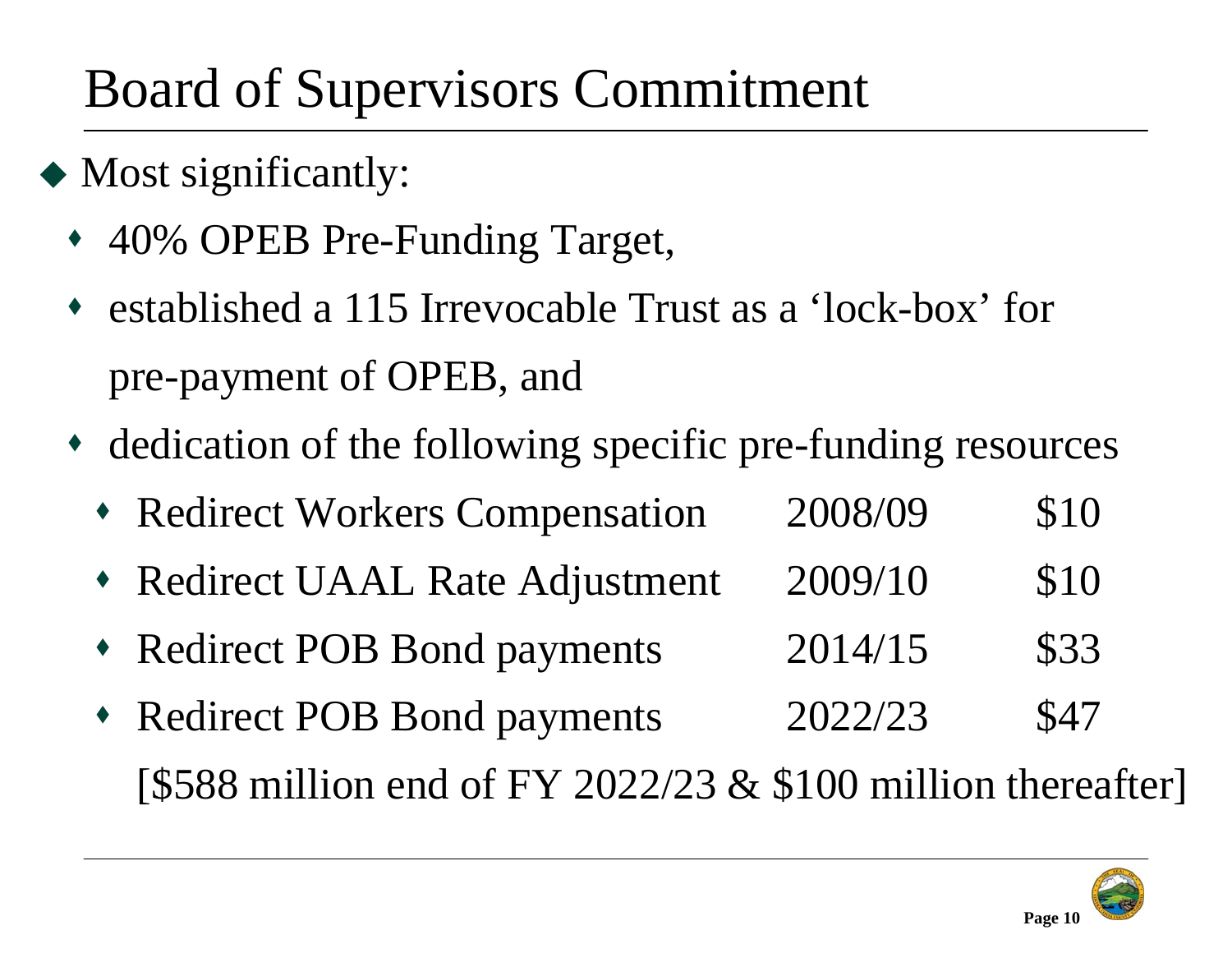◆ OPEB liability \$2.6 billion (as of 1/1/06)

- ◆ Funding target 40% of liability
- Funding period of 30 years
- Identified partially pre-funding resources
- Remaining pre-funding *Shortfall* is \$139 million

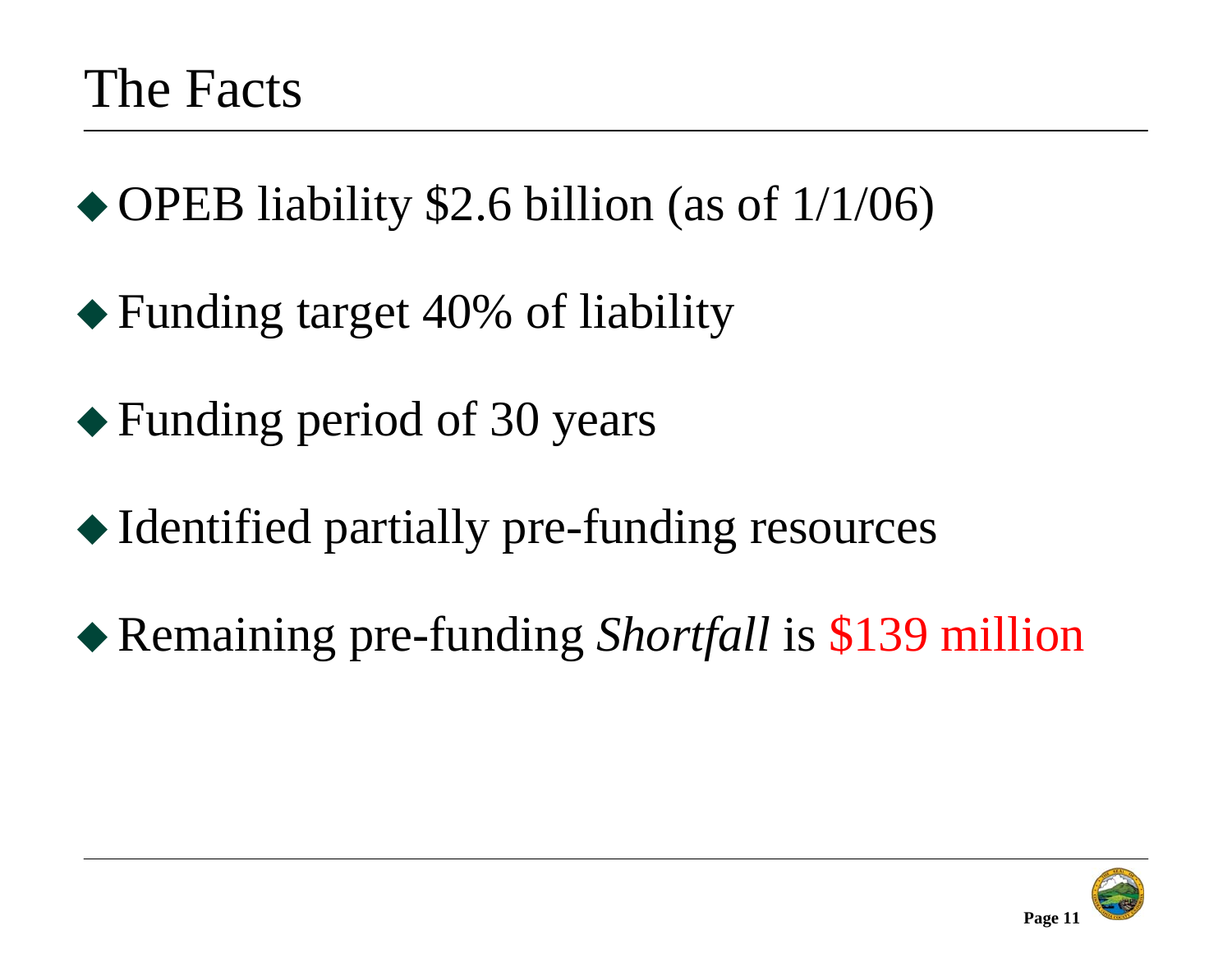- Given the County's existing commitments, the Board has three options:
	- Preserve Programs Approach preserve programs and take all cuts from benefits
	- Preserve Benefits Approach fund benefits at their current level and take all cuts from programs
	- Balanced Approach reduce both future benefits and programs

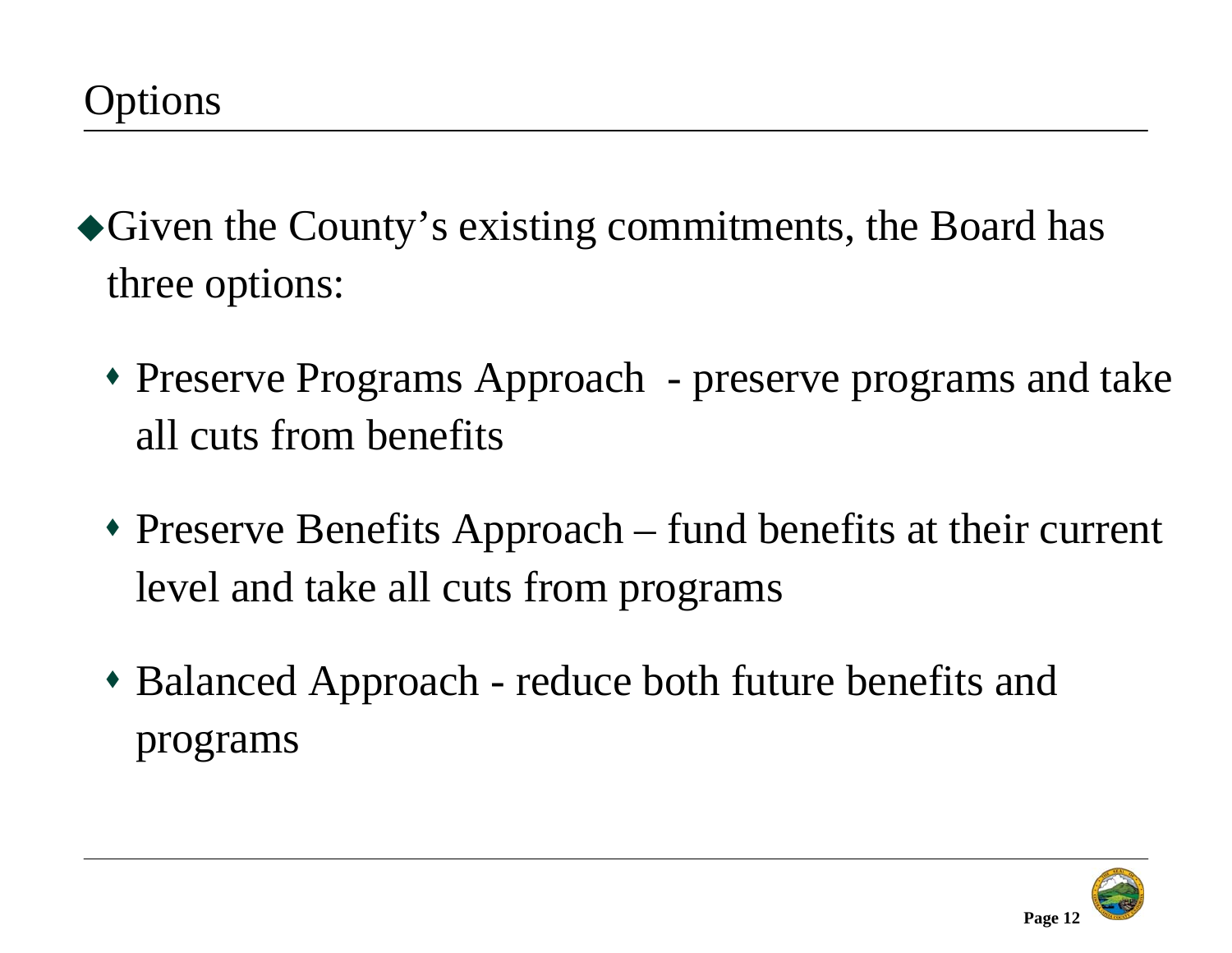# Balanced Approach

The County can partially pre-fund the OPEB liability and reduce costs by reducing both benefits and programs

◆ Pros

- Fewer cuts to programs would be necessary if cuts were also made to benefits
- If a new health care tier for new hires were established, long-term the County could pre-fund the entire OPEB liability
- Future medical inflation costs would be shared by employees, retirees, and the County depending upon cost containment parameters
- Not reliant on Health Care Legislation
- ◆ Cons
	- Depending upon the cost containment parameters identified, there would be a cost increase to most active employees and retirees

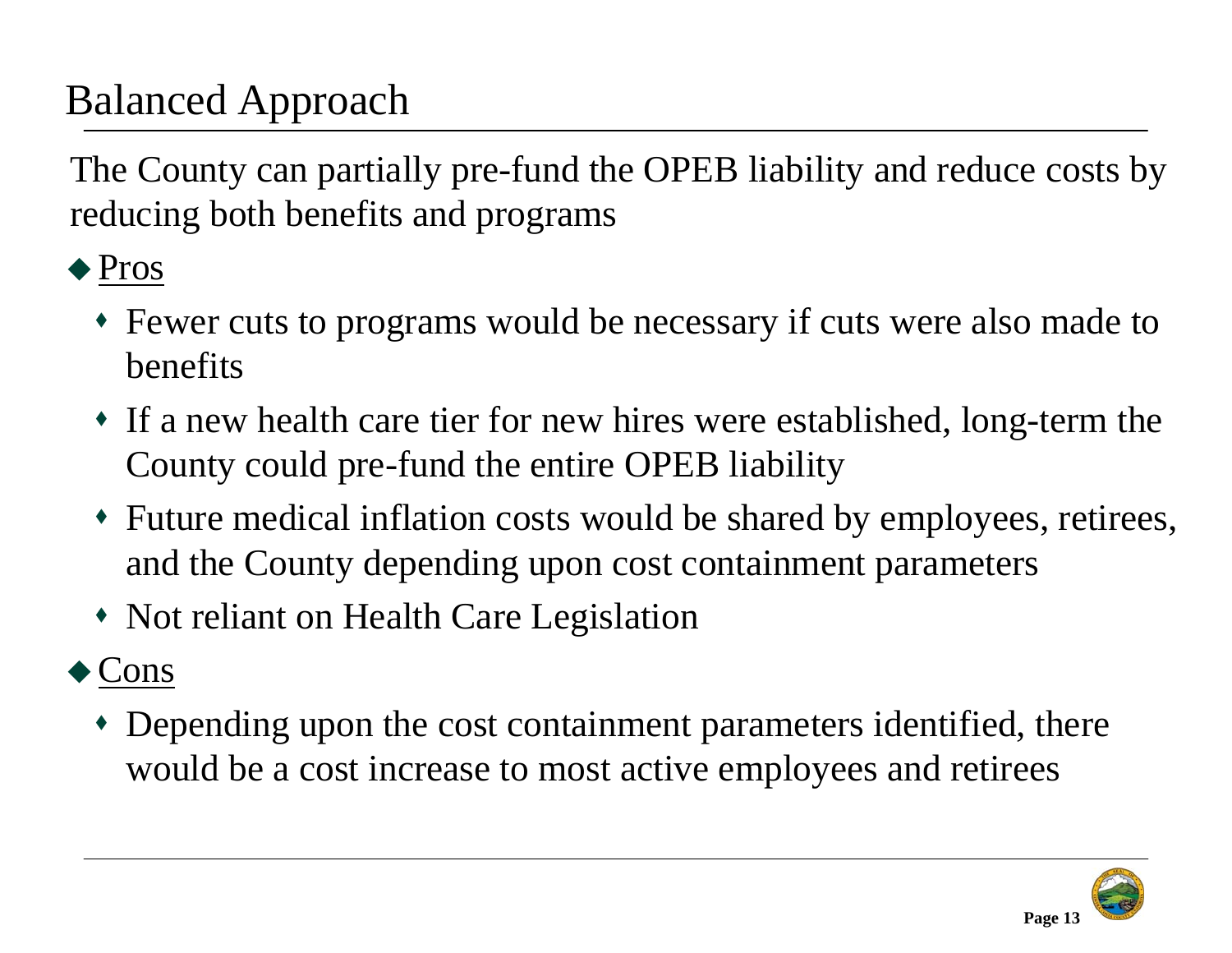# Solving the County's Health Care Cost Problem

- Given the size of the liability, the slowing economy, the size of the program cuts over the last few years, and pending State budget cuts:
	- The County cannot responsibly eliminate enough programs to solve the County's health care cost problem
- The County must contain the growth of the County's cost of health care

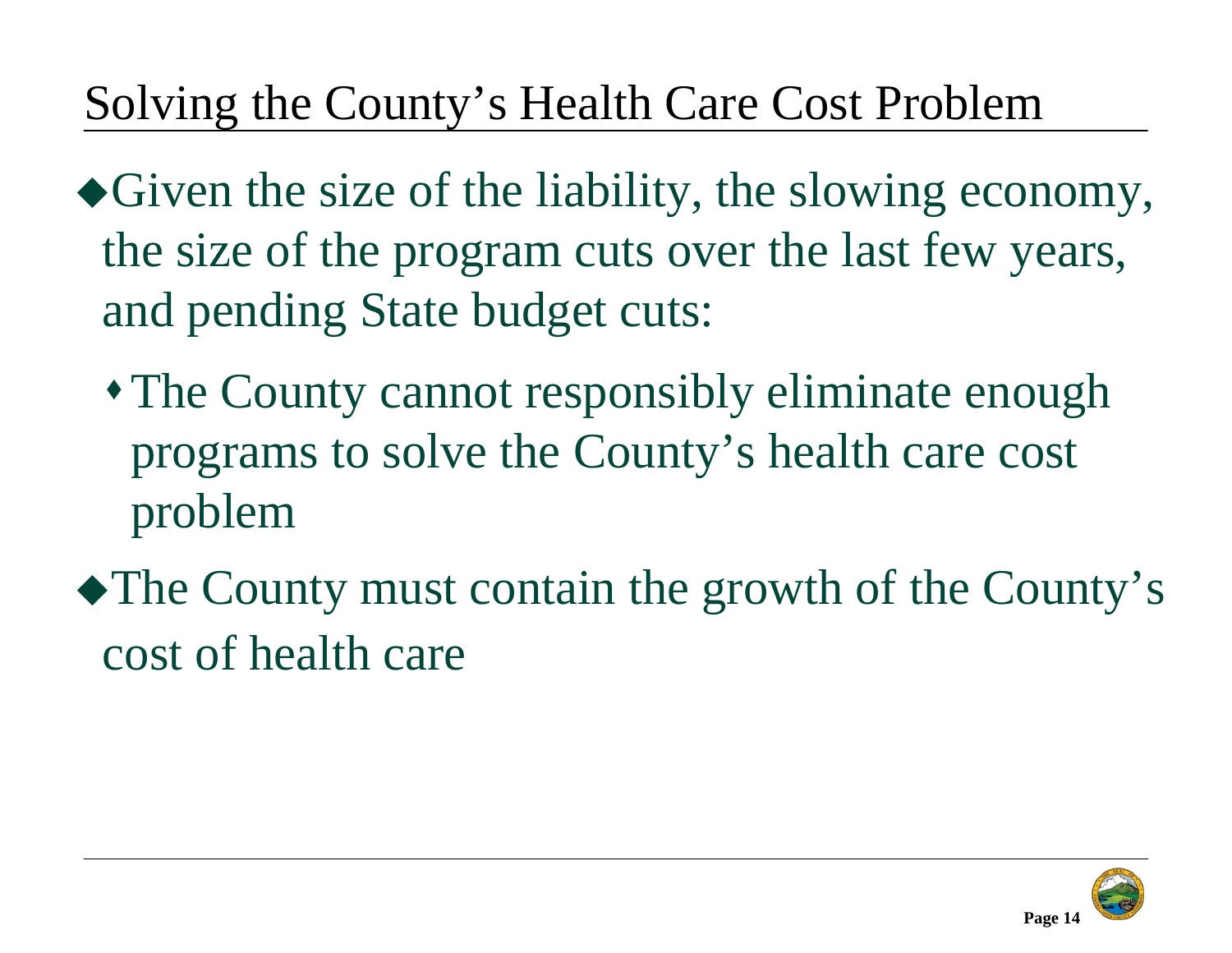# All Suggestions Were Considered

- ♦ Some of the other options considered:
	- 1. Provide employee only coverage employee pays dependent cost
	- 2. County limits contribution to 50% of the premium cost
	- 3. Hard dollar cap on premium paid by County
		- 1. Roll-back rates (2006)
		- 2. Current rates (2008)
		- 3. Future fixed rate (2009)
	- 4. Cap on annual growth of County's share of the premium
	- 5. Employees contribute to a DC plan to prefund their share of the premium
	- 6. Amount of premium paid by County varies with plan experience drive participants into best performing plan
	- 7. Offer a retiree cafeteria plan no pretax option for retirees
	- 8. Part time work program for retirees who earn just enough to pay premiums and allow them to pay on a pre-tax basis
	- 9. No retiree health benefits for new hires or those eligible after a certain date

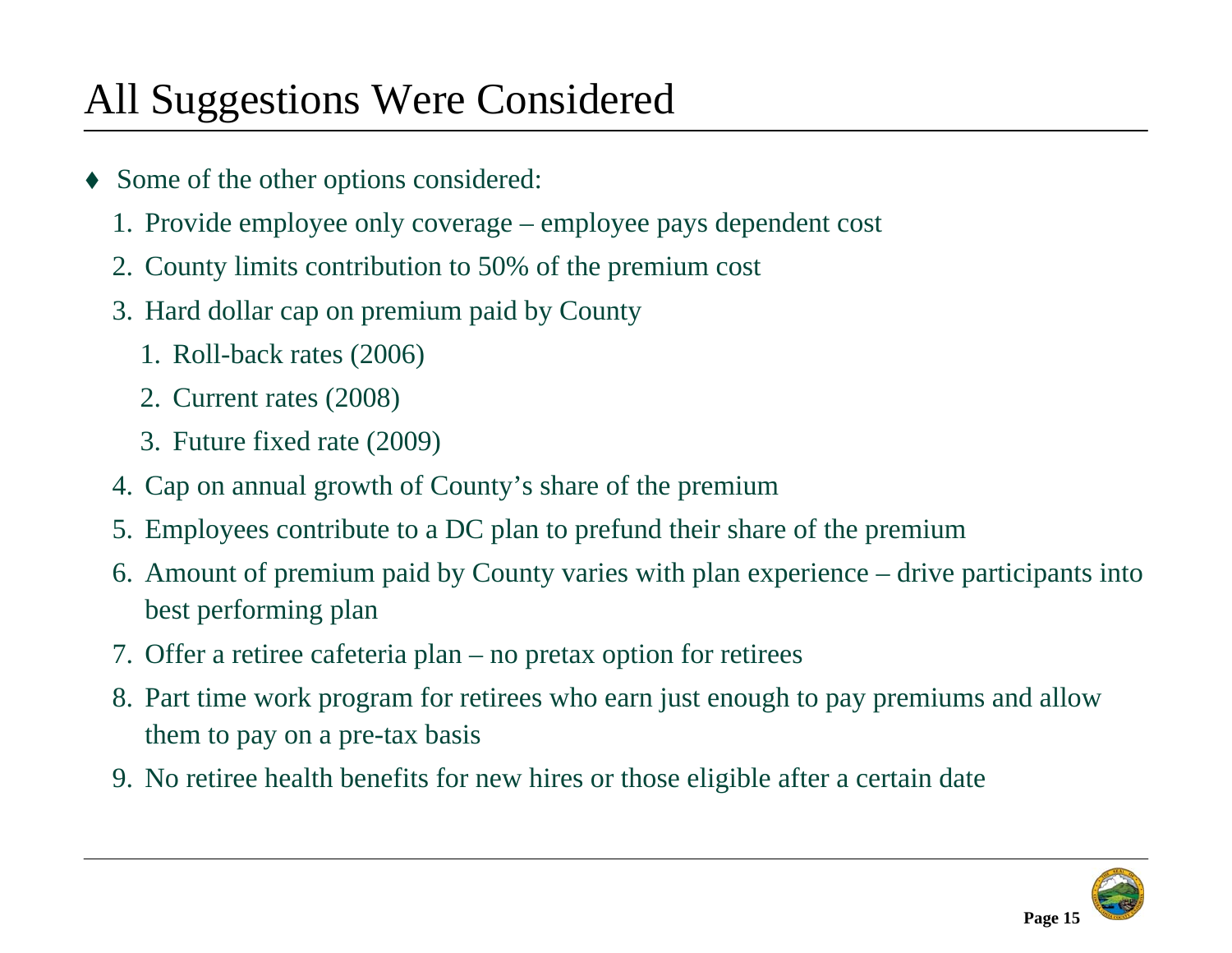- 10.Terminate the DB retiree health plan and mandate and DC only plan
- 11.Provide incentives for all current employees to move to a DC plan and cap the DB plan
- 12.Move all employees into PEMHCA
- 13.Pull out of PEMHCA
- 14.Implement various plan design cost share reductions (Rx copays, eliminate dual coverage)
- 15.Increase pay or other benefit and reduce health care contribution
- 16.Add health care bonus waiver program
- 17.Create health care spending account to incentivize savings to be used for health care spending as retirees
- 18.Introduce employee contribution based on a formula based (in part) on salary level
- 19.Tier benefits based on various groups and when they will retire.

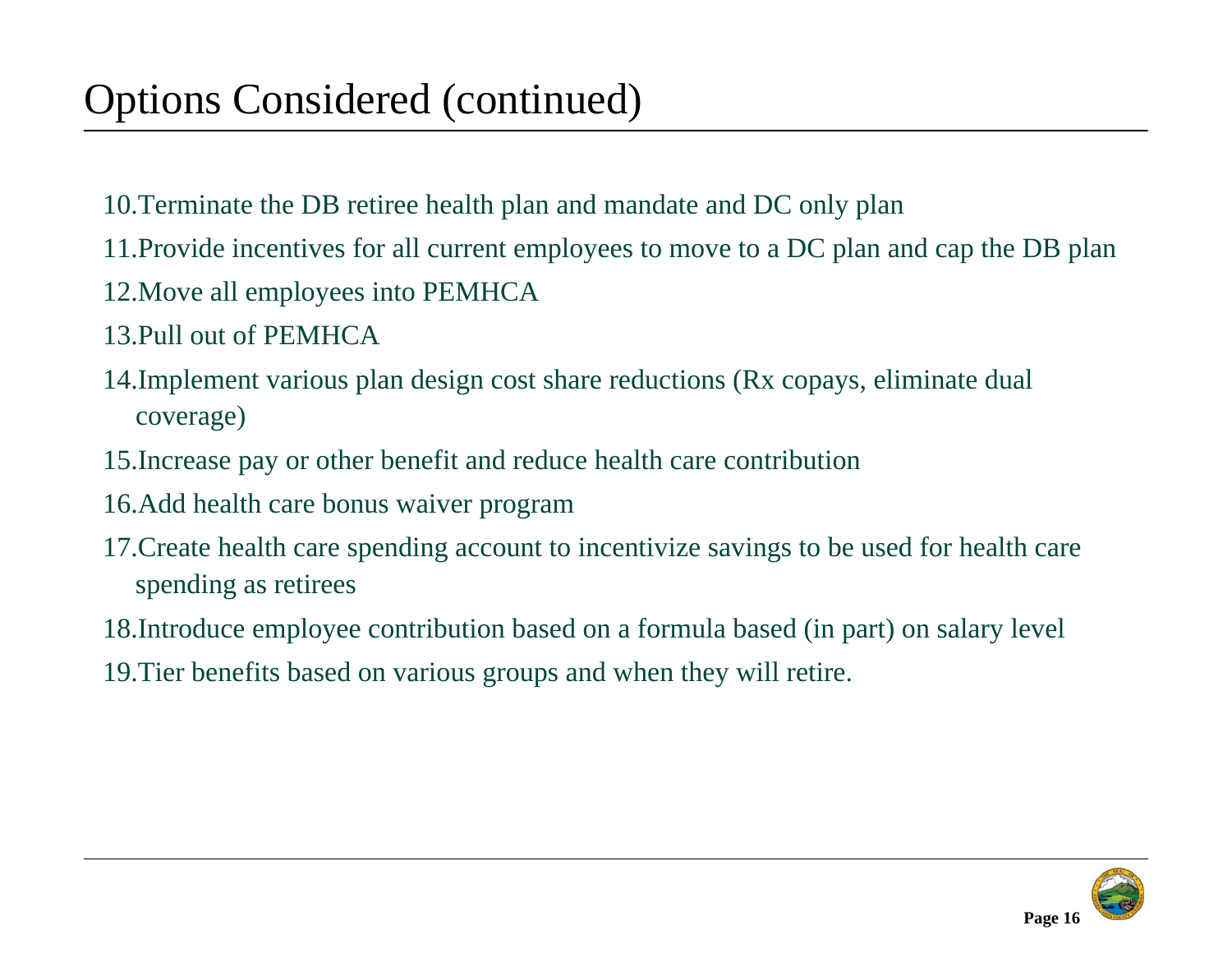### Number of Possible Solutions Considered

- There are a huge number of possible benefit designs under consideration that can be used to deliver benefits to the County's employees and retirees
- The issue is not *design*, but total *cost*
- The following basic approaches would have a material impact on health care cost and therefore our OPEB liability. Except for CalPERS/PEMHCA, each could be used with a tiered approach for new hires to further reduce future costs:
	- CalPERS/PEMHCA
	- Modified Cafeteria Option
	- Account Balance Option
	- Fixed Subsidy Option
	- Freeze +1% COLA Option
	- Variable to Fixed Rate Option

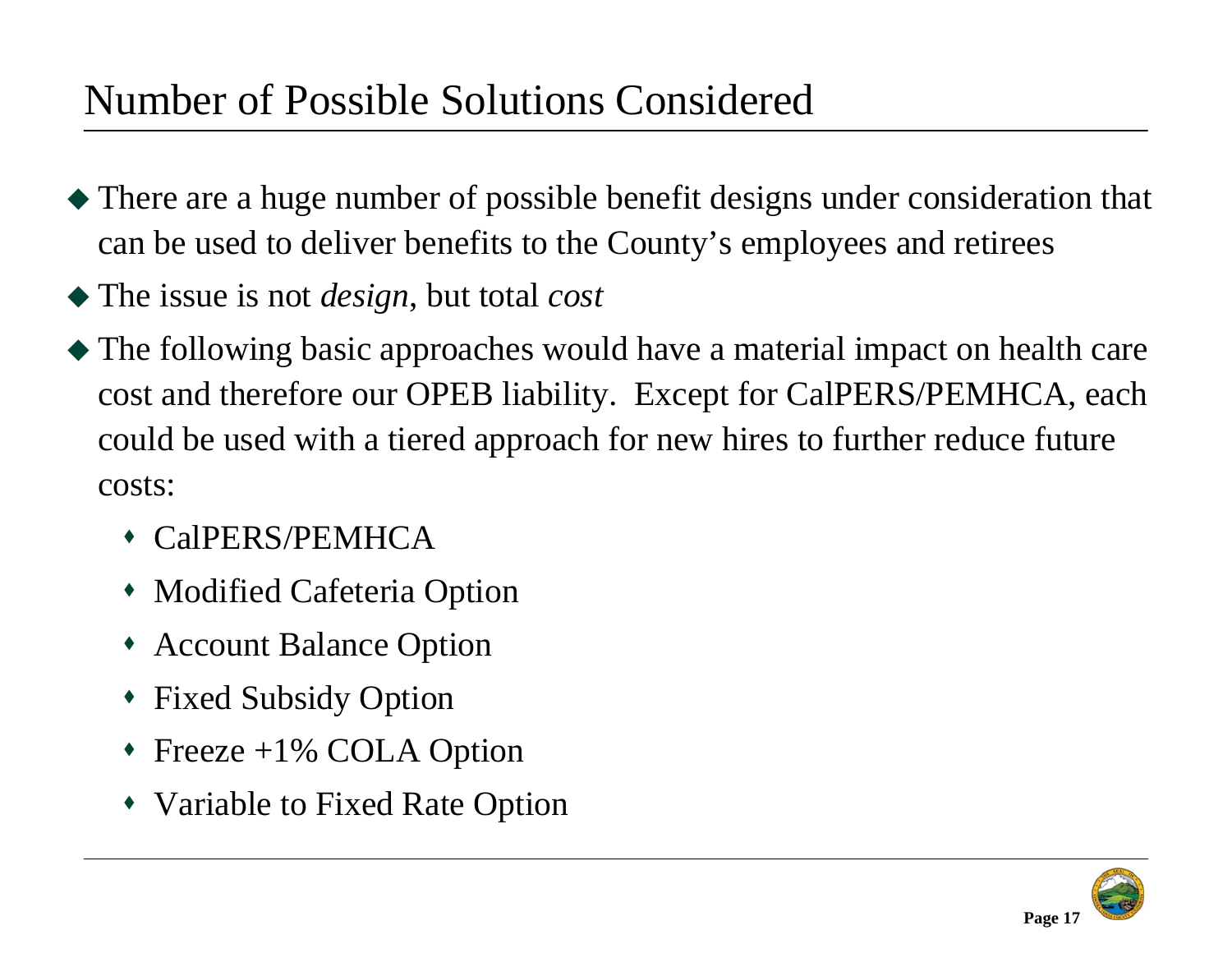## Benefit Option Impact Summary\*



**\*For all options except PEMHCA, Safety calculated at Frozen Rate.** 

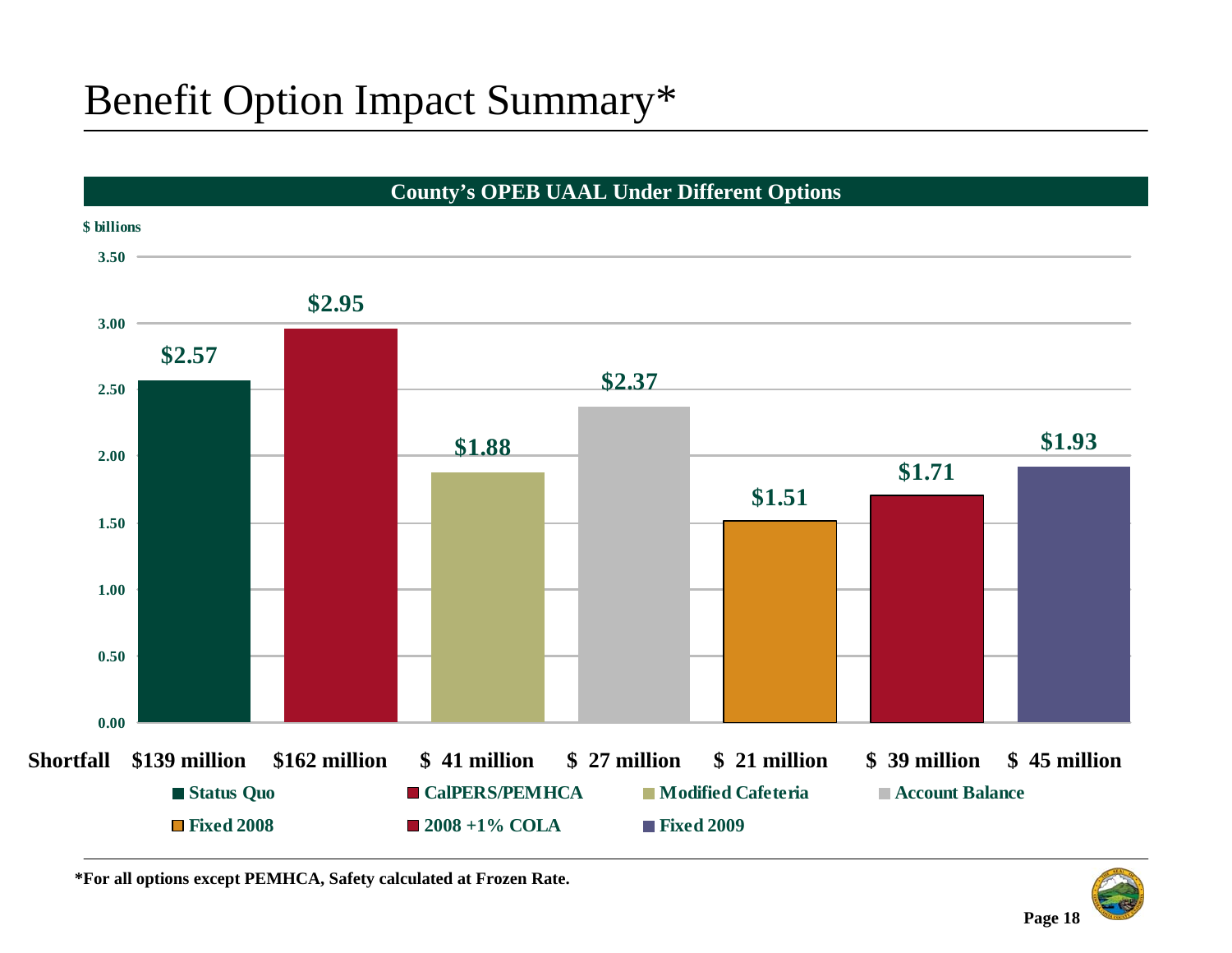## County Administrator's Recommendations

Information presented to you today will be included in my April 15 recommendations to the Board of Supervisors for changes to health care benefits for unrepresented employees and for persons who retired from unrepresented positions:

- no dual coverage in two county health plans for an employee or retiree after December 31, 2008
- once eligible, required enrollment in Medicare Parts A  $\&$  B (for individuals under 65 as of December 31, 2008)
- fixing the County health care subsidy at the 2009 level
- a new health care tier for new hires, hired after December 31, 2008
- pursue portability and savings mechanisms
- start a task force to develop health care plan options

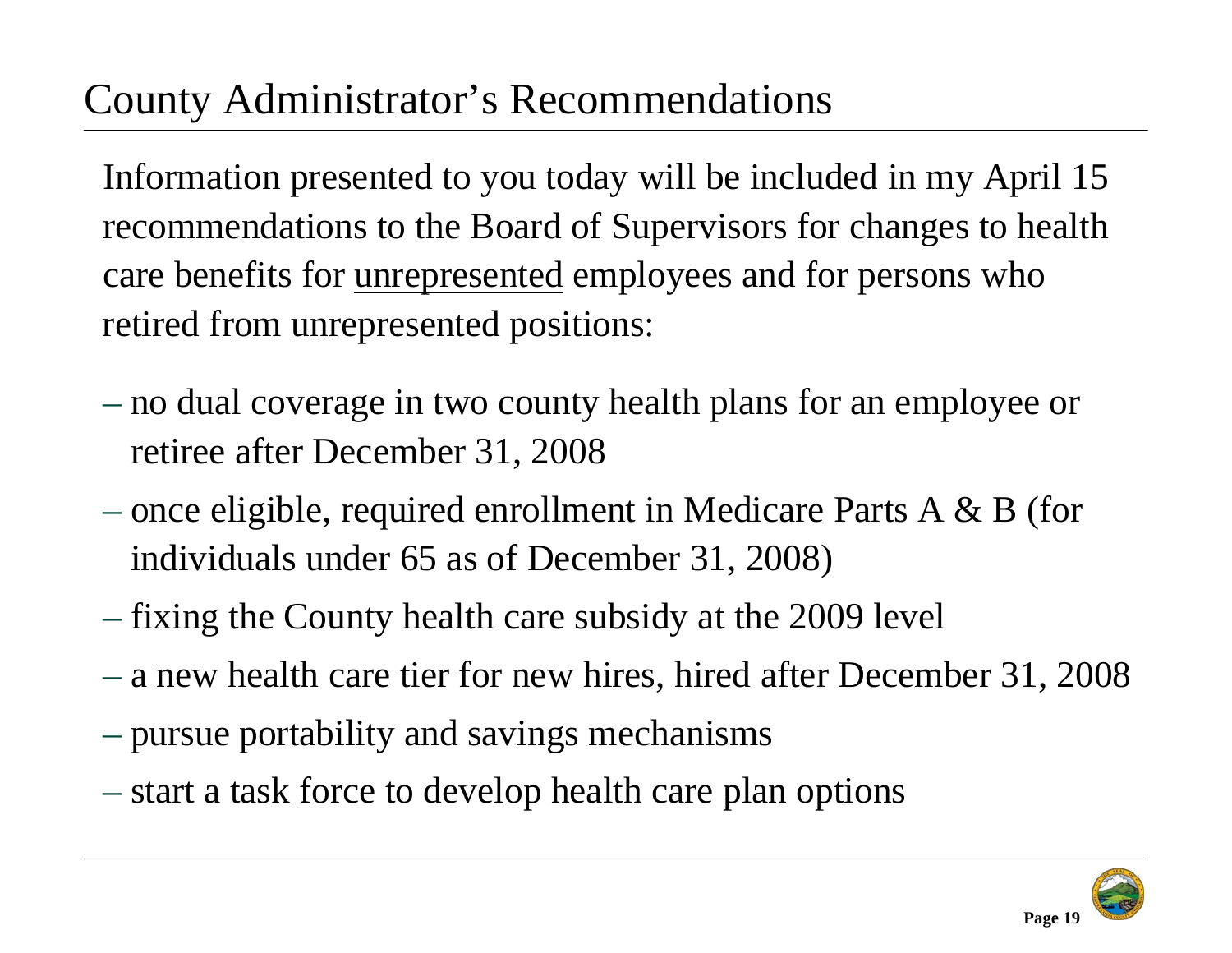Changes for unrepresented current active employees & persons who retired from unrepresented positions

- Coverage available as **either** the primary or as a dependent if both spouse/partner are County employees (no dual coverage)
- Once eligible, required enrollment in Medicare Parts A & B (for individuals under 65 as of December 31, 2008)
- $\triangle$  Cost growth containment fix health care subsidy at the 2009 level
- Pursue health care portability and mechanism for saving for future health care costs

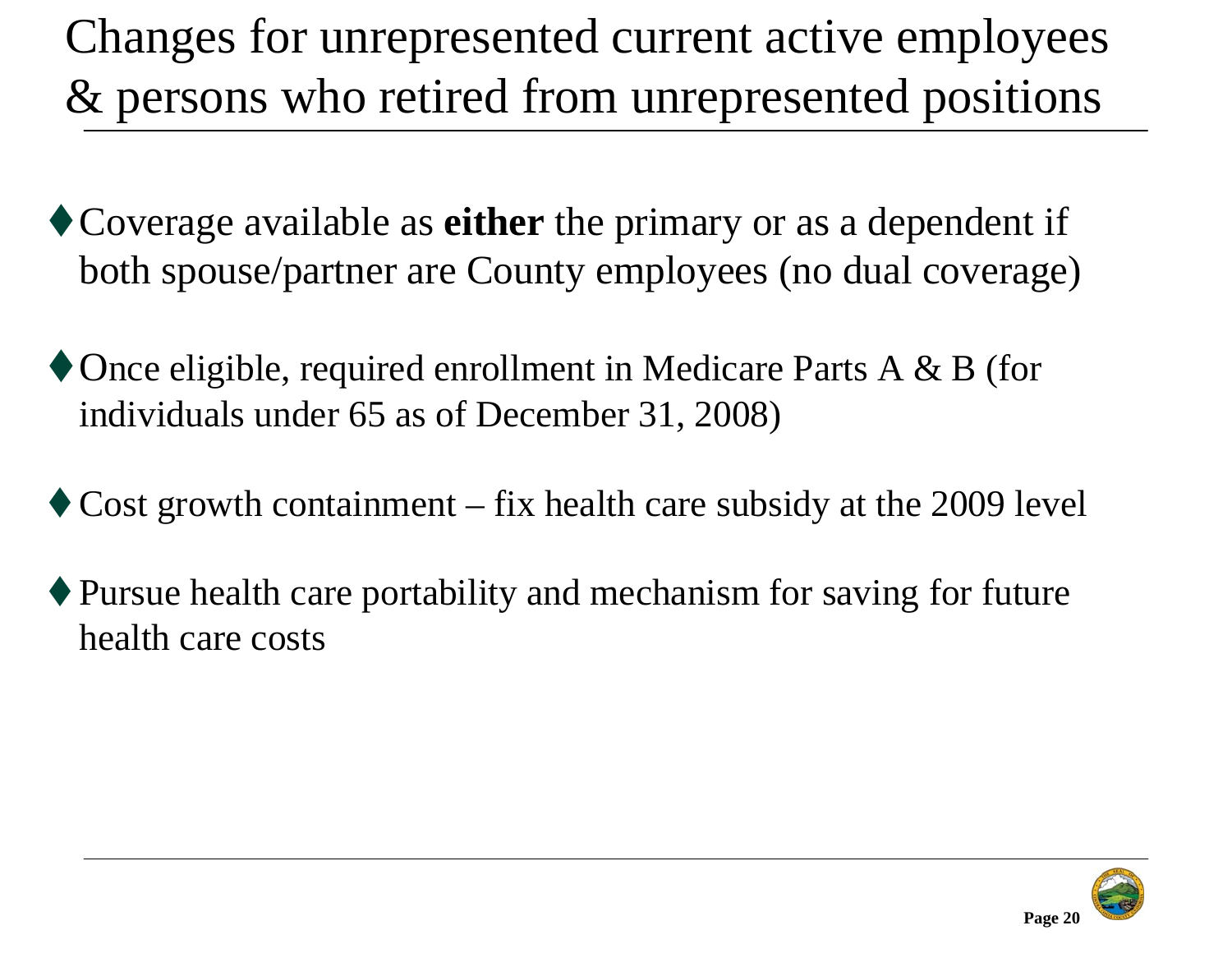County fixes its future payments towards health plan premiums at 2009 level

- Pros
	- Reduces the OPEB liability
	- Reduces health care cost growth for County
	- Eliminates medical inflation growth for County
- Cons
	- Starting in 2010, all future medical inflation growth will be borne by employees & retirees, unless changes are made in health care plans

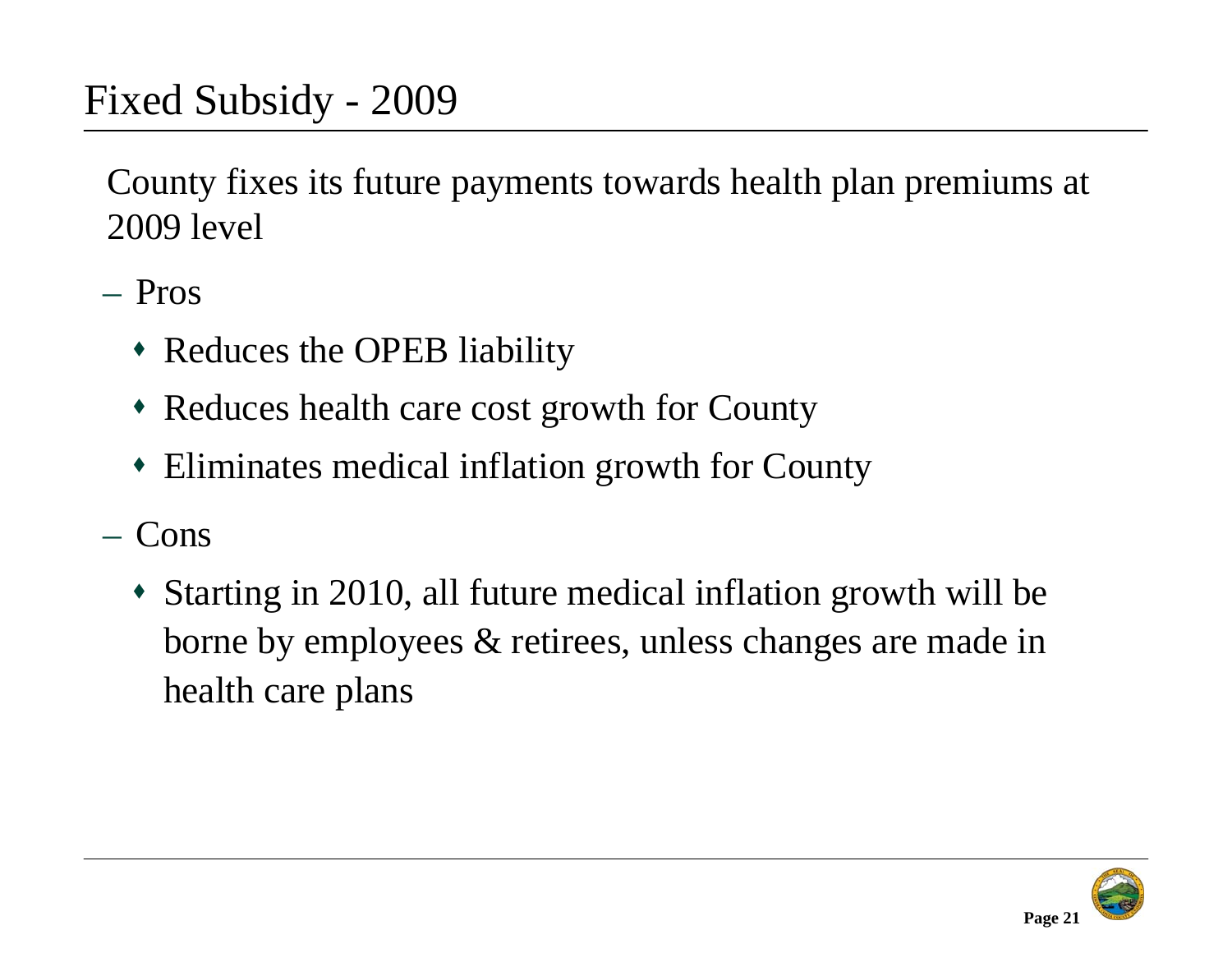# New Tier for New Hires

◆ Proposed for new hires as of January 1, 2009:

- Access to health benefits while employed
- Coverage available as **either** the primary or as a dependent if both spouse/partner are County employees (no dual coverage)
- Separate rate pool (unblended rate with no implied subsidy to retirees - active employees do not subsidize retirees' rates)
- Upon retirement: 1) no County contribution towards health care premiums; and 2) access to County health plans

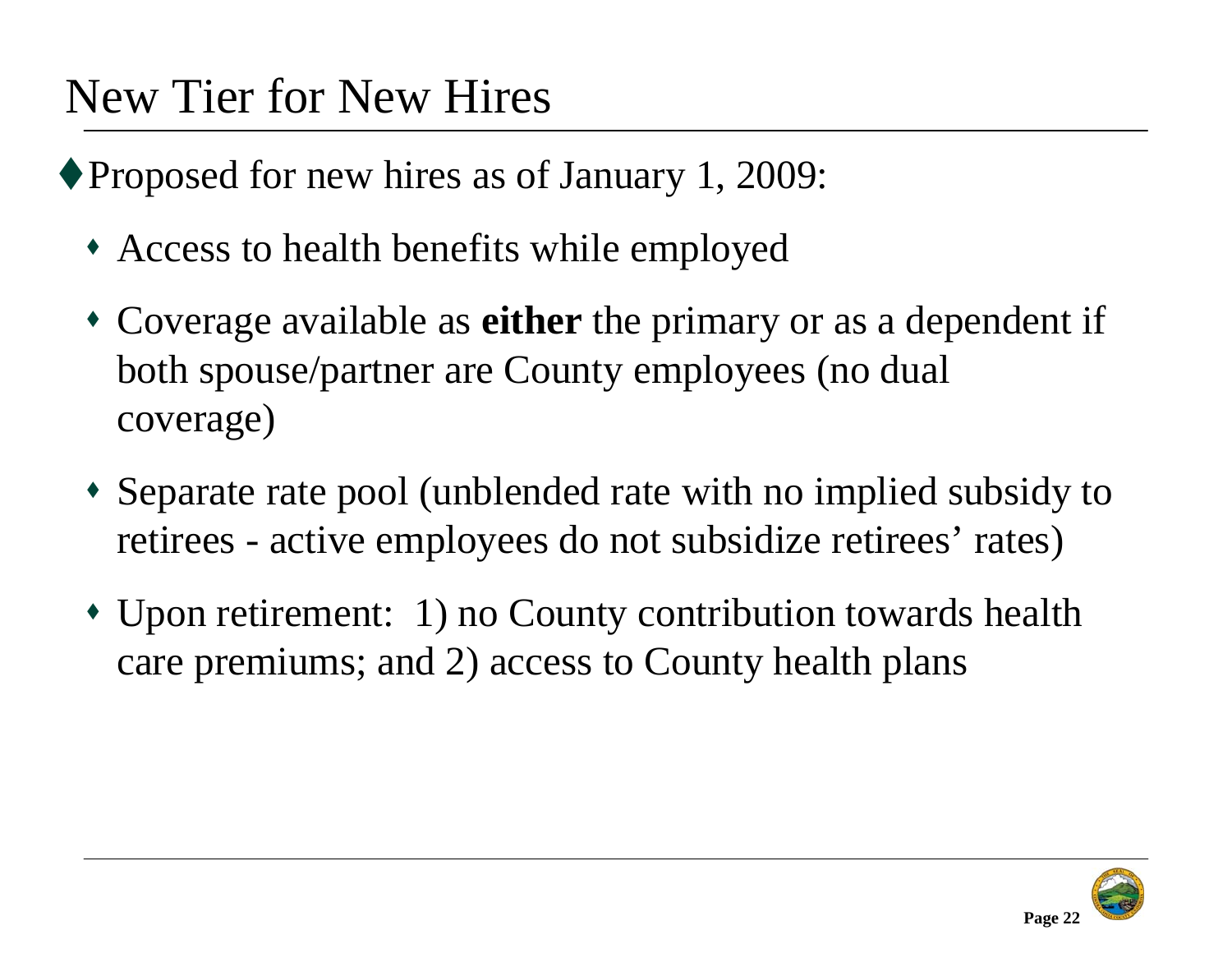## Benefit Design Task Force

- Establish Benefit Design Task Force charged with design recommendations for a new Health Benefit Program
- Members of the Task Force to include a finite group:
	- Designated members of unrepresented employee and retiree groups
	- County subject matter experts
	- Benefit design, actuary, and tax consultants
- ◆ Set specific achievement goals/parameters
	- Design benefit plans that maximize benefit choices/options within subsidy amounts
- Set specific target dates for completion of any plan redesign recommendations before 2010

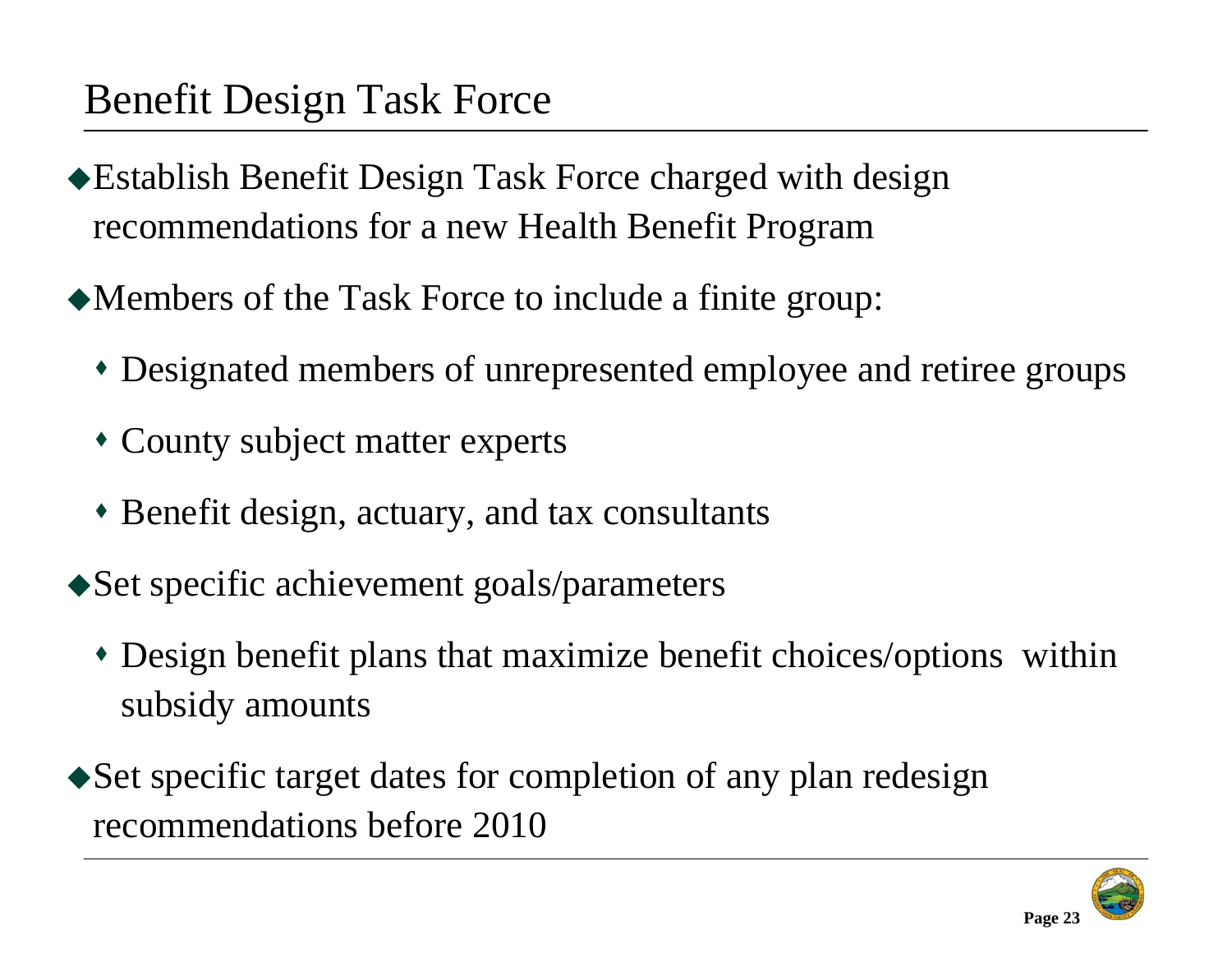- Fully comply with GASB Statement 45 which is intended to guarantee the sustainability of health care benefits into the future
- Adopt and follow an OPEB financing plan, which balances our requirements to provide public services with competitive health care benefits for our employees (now and when they retire)
- Pursue and support Federal and State health care legislation

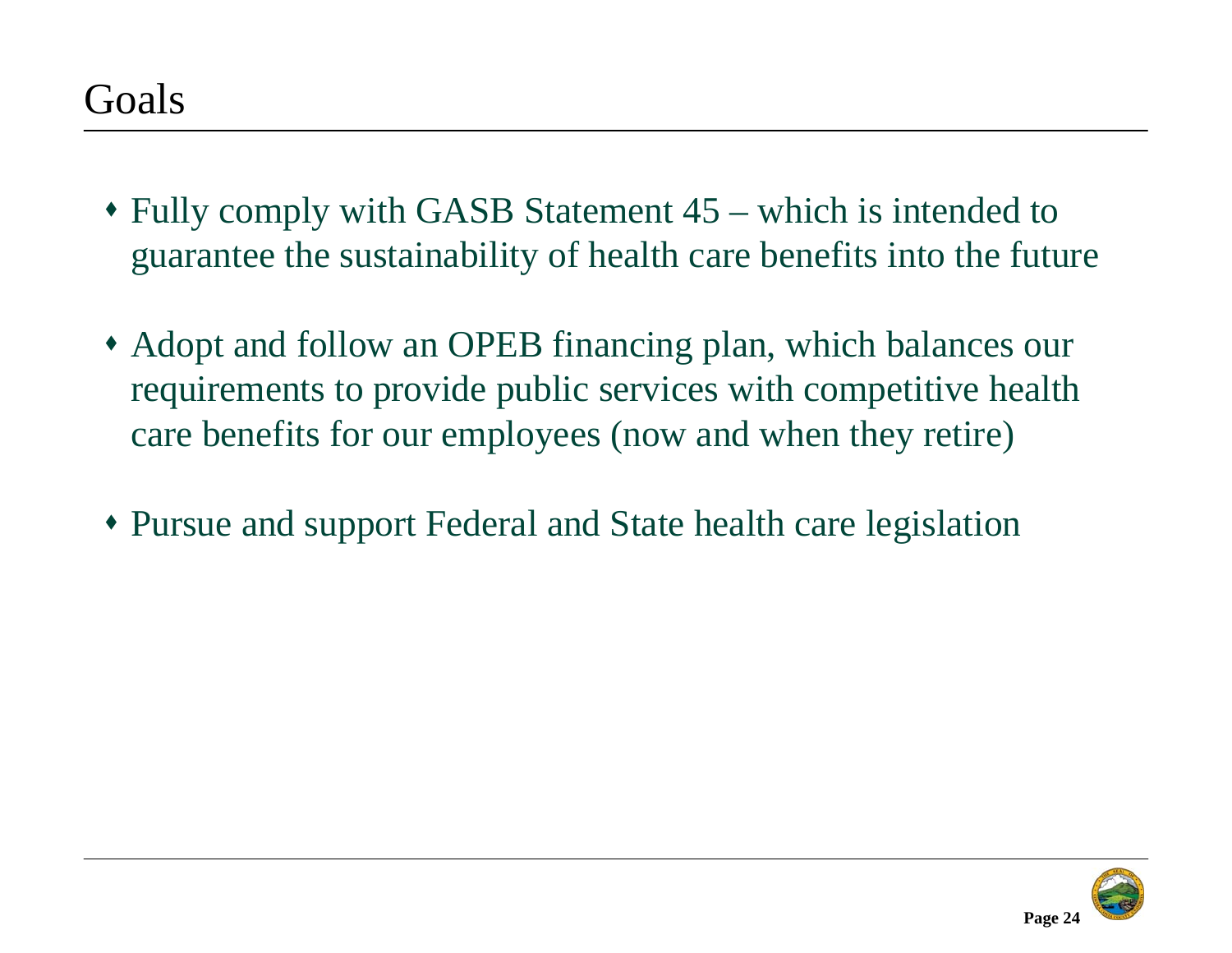# Next Steps

- Recommend to the Board on April 15 the actions described in this presentation and ask them to declare their intent to pursue these recommendations
- Return to the Board on May 6 for formal Board action
- Continue employee and retiree information sessions
- Recommend FY 08/09 budget that incorporates health plan changes and budget reductions
- Continue meeting & conferring as labor contracts expire
- Continue community education and outreach on our efforts to achieve our goals

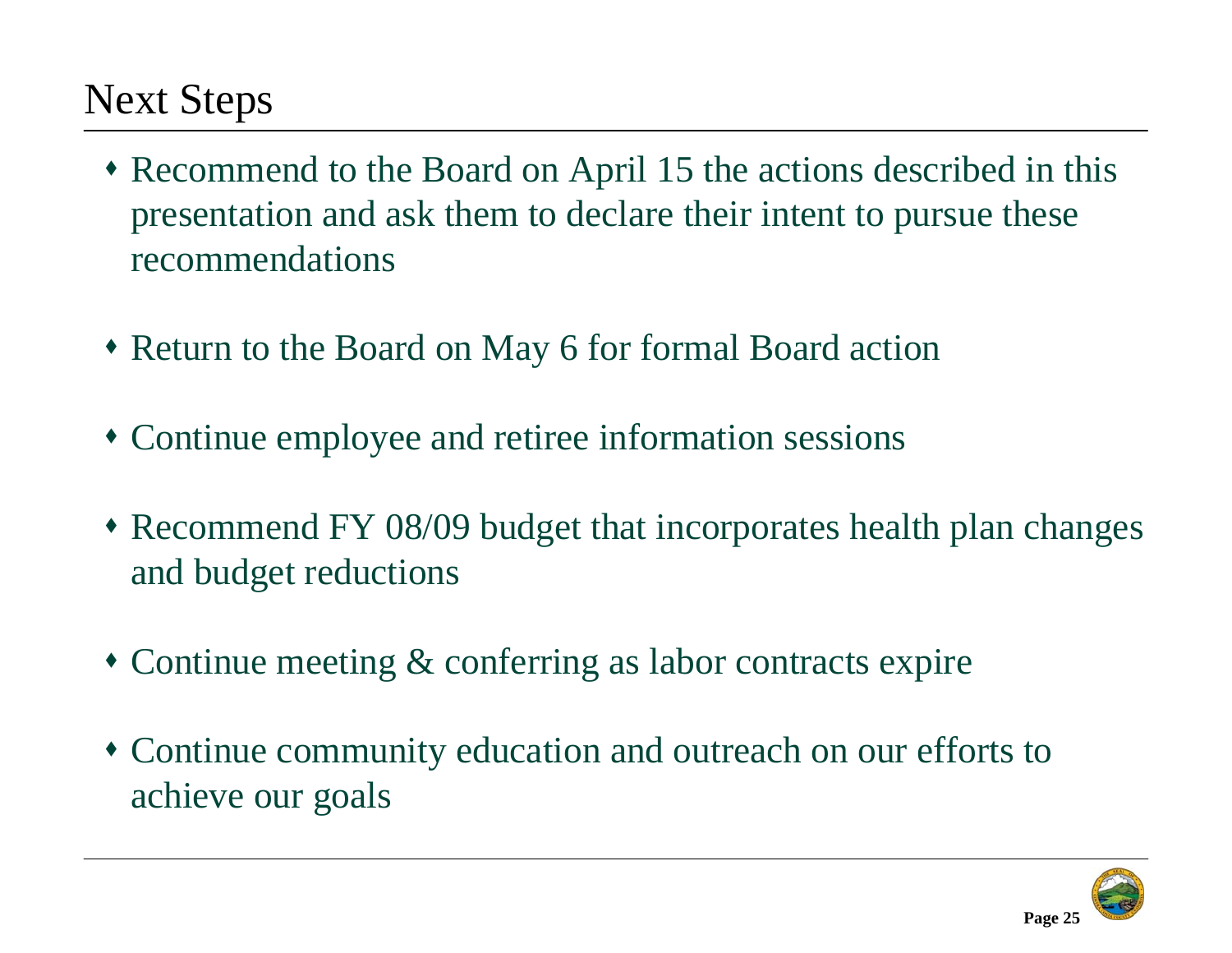### **Questions? All OPEB Reports Available at WWW.CCCOUNTY.US**

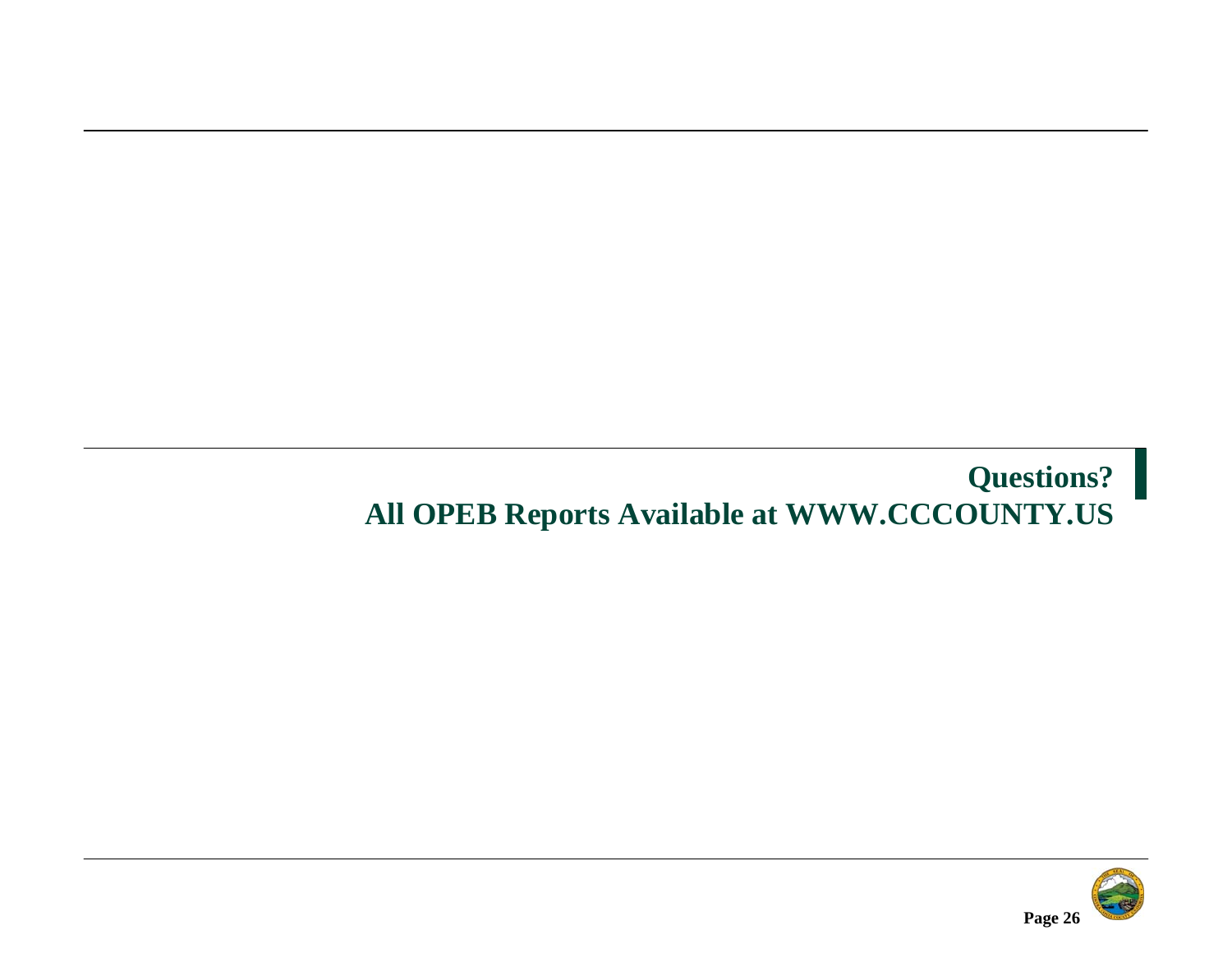### **Contra Costa County 2008 Rates and Contributions**

|                                    |    | <b>Current contributions</b> | 2008 Annual<br><b>Premium</b> | <b>Annual County</b><br><b>Subsidy</b> | <b>Annual</b><br><b>Retiree/Employee</b><br><b>Share</b> |
|------------------------------------|----|------------------------------|-------------------------------|----------------------------------------|----------------------------------------------------------|
| <b>Actives/Retirees</b> (under 65) |    |                              |                               |                                        |                                                          |
| <b>Kaiser</b>                      | EE | 80%                          | \$5,996.4                     | \$4,797.12                             | \$1,199.28                                               |
|                                    | EF | 80%                          | \$13,971.48                   | \$11,177.18                            | \$2,794.30                                               |
| <b>Health Net HMO</b>              | EE | 80%                          | \$7,177.08                    | \$5,741.66                             | \$1,435.42                                               |
|                                    | EF | 80%                          | \$17,605.68                   | \$14,084.54                            | \$3,521.14                                               |
| <b>Health Net PPO</b>              | EE | 59%                          | \$9,986.88                    | \$5,846.32                             | \$4,140.56                                               |
|                                    | EF | 59%                          | \$23,724.48                   | \$13,888.31                            | \$9,836.17                                               |
| <b>CCHP - A</b>                    | EE | 98%                          | \$6,197.04                    | \$6,073.10                             | \$123.94                                                 |
|                                    | EF | 98%                          | \$14,764.56                   | \$14,469.27                            | \$295.29                                                 |
| <b>CCHP - B</b>                    | EE | 90%                          | \$6,836.64                    | \$6,152.98                             | \$683.66                                                 |
|                                    | EF | 90%                          | \$16,244.88                   | \$14,620.39                            | \$1,624.49                                               |